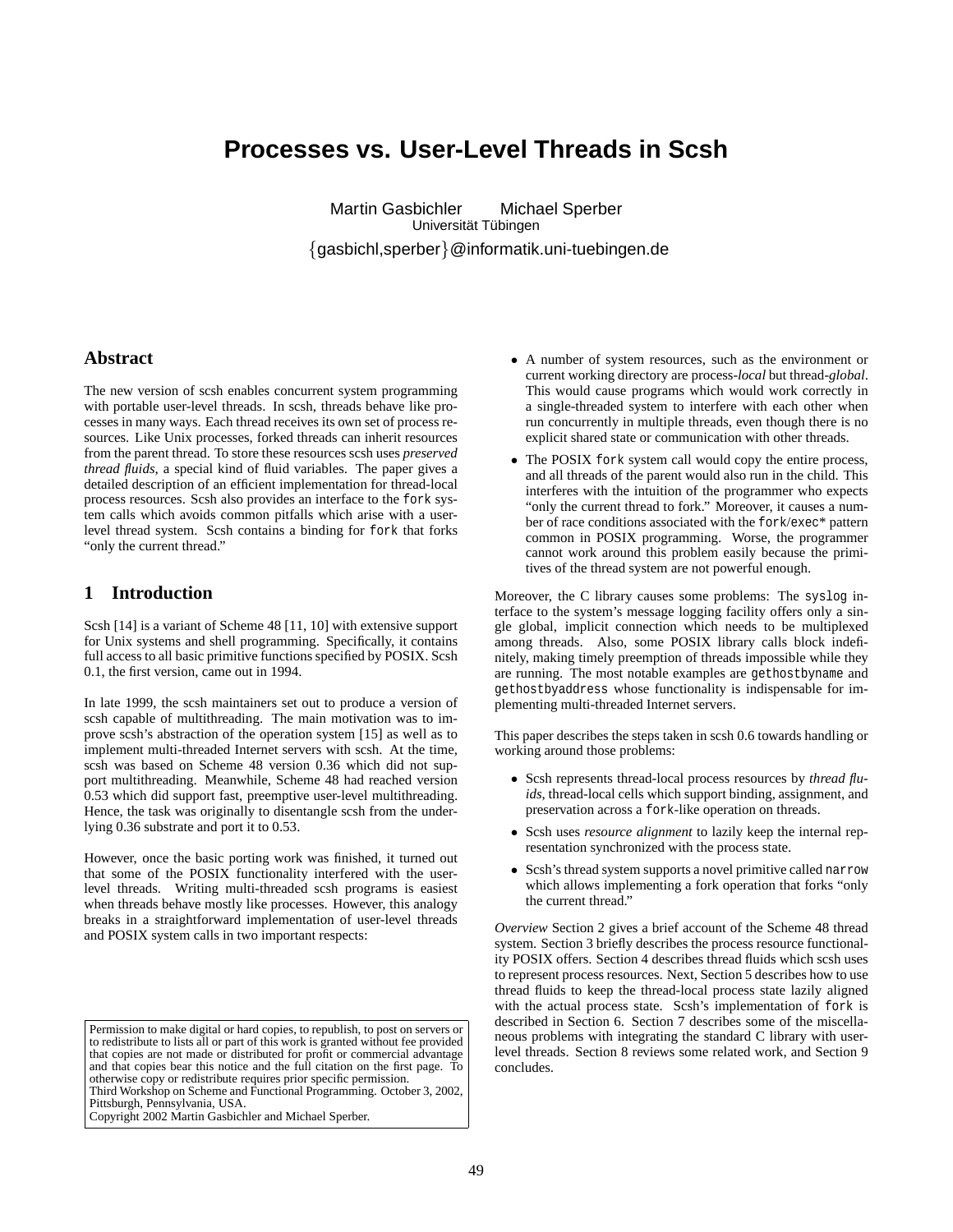#### **2 The Scheme 48 Thread System**

Concurrency within scsh is expressed in terms of the user-level thread system of Scheme 48 [2]. Its structure is inspired by nestable engines [7, 8, 4] and is almost entirely implemented in Scheme, and therefore extensible without changing the VM in any way. The VM supports the thread system in two ways:

- It schedules timer interrupts and thus allows preemption of running threads off the interrupt handler.<sup>1</sup>
- The VM I/O primitives are non-blocking. The VM manages queues of outstanding I/O requests and schedules interrupts as they become enabled.

Each thread is represented by a Scheme object which, while it is running, keeps track of its remaining time before preemption. As in other engines-based thread systems, Scheme 48 uses continuations for saving and restoring the control contexts of threads. For a blocked thread, the thread object contains a saved continuation and an interrupt mask.

As in any continuations-based system, Scheme 48 needs to take dynamic-wind into account: for context switching, the thread system employs the primitive-cwcc VM primitive which merely reifies the VM-level continuation. Each thread object also keeps track of the dynamic environment and the dynamic wind point, which in turn are used to implement dynamic-wind and the full-scale call-with-current-continuation.

The dynamic environment contains thread-local bindings for *fluid variables* (or just *fluids*) that implement a form of dynamic binding local to a single thread. Specifically, Scheme 48 holds the current input and output ports in fluids. Fluids play a crucial role in coordinating thread-local state and process state. Section 4 explains this issue in detail.

Each thread is under the control of a *scheduler*, itself a regular thread. Schedulers nest, so all threads in the running system are organized as a tree. A scheduler can run a thread for a slice of its own time by calling (run *thread time*). The call to run returns either when the time slice has expired or an *event* happened. This event might signify termination, an interrupt, a blocked operation, another thread becoming runnable, or a request from the thread to the scheduler. For example, a thread can cause the scheduler to spawn a new thread by returning a spawned event along with a thunk to be run in the new thread. Note that it is easily possible to pass an event upwards in the thread tree if the current scheduler is unwilling to handle it.

Thus, a scheduler performs at least two tasks: it implements a scheduling policy by deciding which threads to run for how long, and it must handle events returned by run.

A non-interactive Scheme 48 process has only a single *root scheduler*. The root scheduler, in addition to managing its subordinate threads, also periodically wakes sleeping threads and takes care of port flushing. An interactive Scheme 48 also has a scheduler for each *command level* that encapsulates a state of interaction with the user. This allows Scheme 48 to cleanly interrupt all running threads at any time by entering a new command level, and later continue them by throwing back into an old one. The built-in schedulers all use a simple round-robin scheduling policy.

### **3 Unix Process Resources**

The representation of a process within the kernel of a Unix operation system contains several *process resources*. The kernel initializes these resources during creation of a process, typically by copying the values from the parent process. Here are the most important process resources:

- the current working directory,
- the file mode creation mask, called *umask*,
- the user and group ID,
- the environment.

For each resource the kernel provides system calls to read and set the resource. For the current working directory, getcwd returns the path as a string and chdir sets the directory to a new path.

A number of system calls implicitly consult the resources of the calling process. In the current working directory example, when the process uses the open system call to open a file, the kernel interprets the filename argument of open relative to the value of the current working-directory resource. Likewise, chdir resolves its path argument relative to the current working directory if it does not start with a slash.

#### **4 Scheme Thread-Local Resources**

Threads share state. This enables inter-thread communication by explicitly providing to several threads access to shared state by lexical binding. The various process resources, however, constitute *implicit* state, just like the settings for current-input-port and current-output-port.

For managing the latter, Scheme 48 keeps their values in *fluid bindings*: a fluid is a cell that allows dynamic binding. (make-fluid *v*) creates a fluid with default value *v*, (fluid  $\tilde{f}$ ) references the value bound to a fluid, and (let-fluid  $f v t$ ) calls thunk  $t$  with fluid *f* bound to value *v* during the dynamic extent of this call. That is, the fluid mechanism resets the binding to the value before the let-fluid if the thunk calls a previously stored continuation, and if the thunk *t* captures a continuation, on a later call to this continuation the fluid mechanism again binds the fluid *f* to the value *v*. Here are some examples from a Scheme 48 session, where > marks the command prompt and call-with-current-continuation is abbreviated as call/cc:

```
> (define f (make-fluid 1))
> (fluid f)
\sim 1
```
Let-fluid binds the fluid only during the execution of the thunk:

```
> (+ (let-fluid f 3 (lambda () (fluid f)))
      (fluid f))
\rightsquigarrow 4
```
Save a continuation with a dynamic binding in  $*k*$ :

```
> (define *k*)
> (let-fluid f 25
      (lambda ()
          (* (call/cc (lambda (k) (set! *k* k) 10))
             (fluid f)))\rightarrow 250
```
<sup>&</sup>lt;sup>1</sup>Scsh restarts system calls interrupted by the timer at the Scheme level.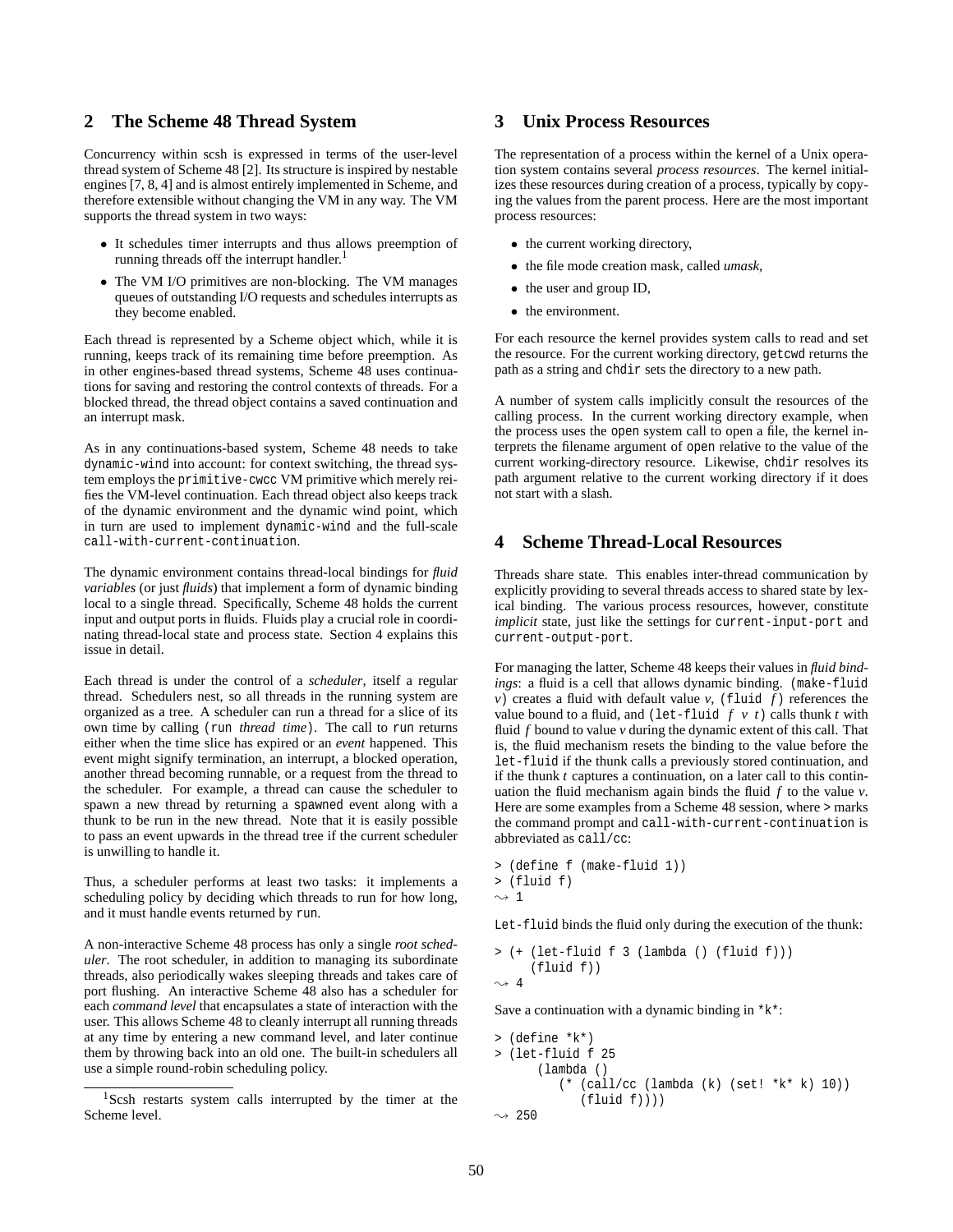The top-level binding is still the initialization value:

> (fluid f)  $\sim$  1

Throwing back into the thunk using the stored continuation reactivates the binding introduced by the let-fluid above:

 $>$  (\* $k*$  100)  $\rightarrow$  2500

Capture a continuation that returns the value of the fluid added to the argument of the continuation:

```
> (define *kk*)
> ((lambda (x) (+ x (fluid f)))
   (call/cc
      (lambda (k)
        (set! *kk* k)
        20)))
\rightarrow 21
```
Calling the stored continuation amounts to throwing out of the dynamic extent of the thunk:

```
> (let-fluid f -1
      (lambda ()
          (*kk* 3)))
\sim 4
```
The environment that associates fluids with their values is local to each thread. Each newly spawned thread gets a fresh dynamic environment from its scheduler, typically with all fluids bound to their default values:

```
> (define f (make-fluid 1))
```
Start a new thread:

```
> (let-fluid f 23
    (lambda ()
       (spawn (lambda ()
                 (display (fluid f))))))
\sim prints 1
```
For process resources, sharing their settings among the threads is undesirable, as threads might interfere with each other, even though there is no explicit, intended communication among them. Moreover, it often makes more sense to dynamically bind a process resource rather than mutate it permanently. (To this end, scsh has always offered constructs like with-cwd, with-env etc.)

Therefore, fluids seem like the right low-level means for implementing thread-local process resources. However, they do not support assignment, primarily because its intended semantics is not immediately obvious: should assignments be visible in other threads?<sup>2</sup> Scsh therefore offers a primitive mechanism orthogonal to fluids called *thread-local cells* or *thread cells*: a thread cell supports assignment, and assignment is always thread-local. (make-thread-cell *v*) returns a thread cell with default value *v*, (thread-cell-ref *c*) returns the current contents of the cell, and

(thread-cell-set! *c v*) mutates the cell's value as seen by the current thread to *v*.

```
> (define a-cell (make-thread-cell 23))
> (thread-cell-ref a-cell)
\sim 23
```
Start a new thread which mutates the cell:

```
> (spawn (lambda ()
              (thread-cell-set! a-cell 42)
              (let lp ()
                  (display (thread-cell-ref a-cell))
                  (lp)))
\rightsquigarrow Keeps printing 42 until the end of days
```
The top-level thread still sees the initial value:

> (thread-cell-ref a-cell)  $\sim$  23

Moreover, scsh also ships with an abstraction built upon thread cells—*thread fluids*. Thread fluids obey the rules of dynamic binding just as ordinary fluids but also support mutation like thread cells. In fact, a thread fluid corresponds to a fluid containing a thread cell. Here is the transcript of a Scheme 48 session using thread fluids:

```
> (define f (make-thread-fluid 1))
```
Save a continuation with a dynamic binding in  $*k*$ :

```
> (define *k*)
> (let-thread-fluid f 25
      (lambda ()
         (* (call/cc (lambda (k) (set! *k* k) 10))
            (thread-fluid f))))
```
 $\rightarrow$  250

Modify the value of the thread fluid:

> (set-thread-fluid! f -1) > (thread-fluid f)  $\sim$  -1

A call to the stored continuation shows that the dynamic binding is still active:

 $>$  (\*k\* 100)  $\rightarrow$  2500

To sum up, a thread fluid supports *both* binding and thread-local assignment, thereby offering the right functionality for representing process resources per thread.

Just as with fluids, a newly spawned thread receives the default values for the thread-fluid bindings from its scheduler, rather than from the thread which evaluated the call to spawn. This is contrary to how process resources work, where the child inherits from the parents.<sup>3</sup> Simple lexical bindings allows communicating a thread fluid to a spawned thread "by hand:"

<sup>2</sup>The *parameter* mechanism of MzScheme [6] supports both binding and assignment. Assignment is always thread-local. The (as of the time of writing) soon-to-be-released version of Gambit-C also has parameters. These will have "binding-local" assignment: assignment by default is visible in other threads unless there is an intervening binding [5].

 $3$ In fact, in MzScheme, a spawned thread inherits the parameter bindings from the spawning thread. However, the built-in error-escape-handler parameter alone does not propagate to spawned threads—this would cause a space leak [1]. The potential for space leaks alone suggests that the programmer should have control over the propagation of thread fluid values to spawned threads.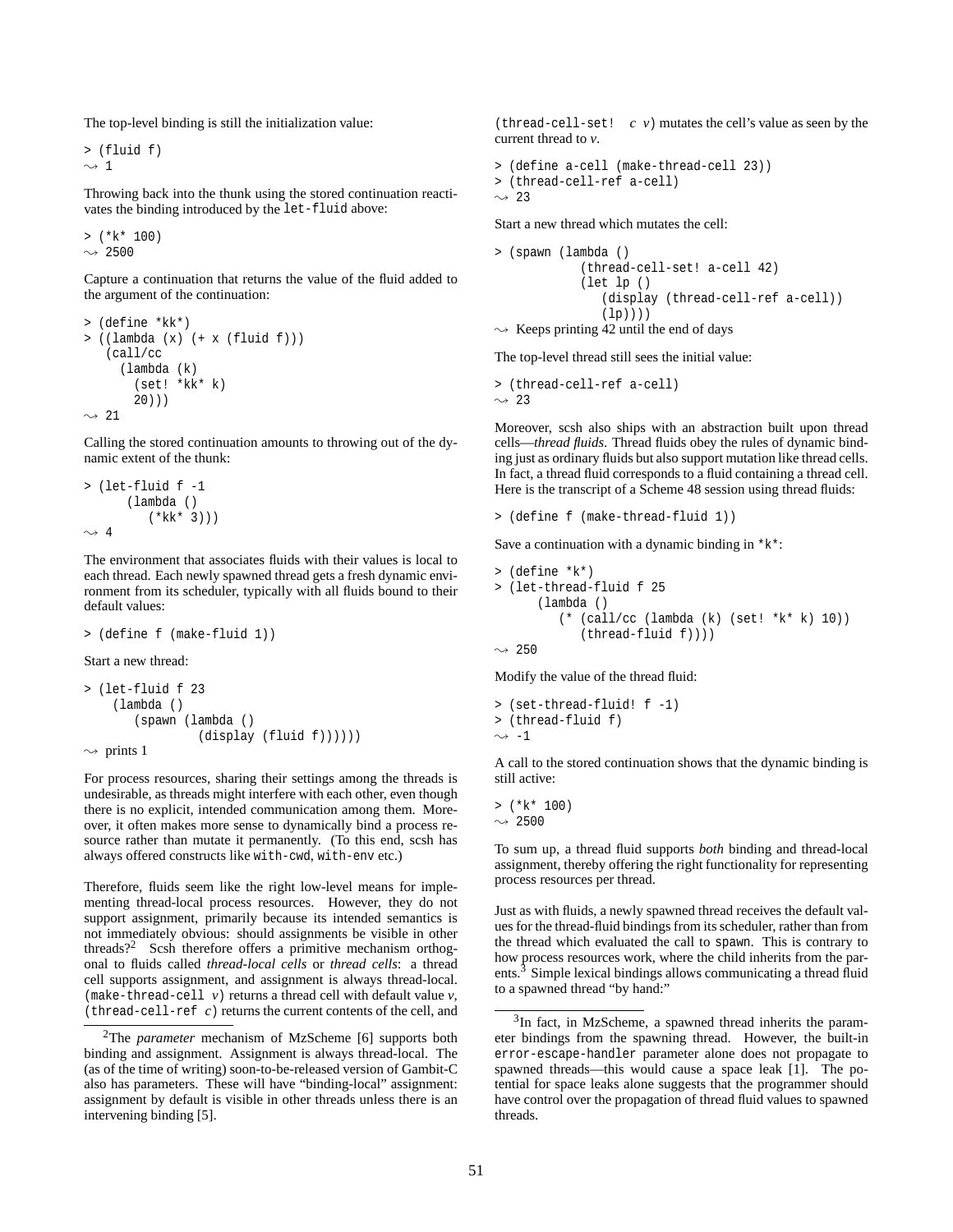```
(define t-fluid (make-thread-fluid #f))
  ...
 (spawn
   (let ((val (thread-fluid t-fluid)))
     (lambda ()
       (let-thread-fluid t-fluid val
        ...))))
```
The thread-fluids library exports two procedures makepreserved-thread-fluid and preserve-threadfluids: make-preserved-thread-fluid is just like make-thread-fluid, but marks the thread fluid for preservation. Preserve-thread-fluids accepts a thunk as an argument and returns another thunk wrapped in pairs of let and let-thread-fluid forms for all live thread fluids marked for preservation. Thus, the above code could be rewritten as:

(define t-fluid (make-preserved-thread-fluid #f))

```
...
(spawn
  (preserve-thread-fluids
   (lambda ()
    ...)))
```
The thread-fluids package also exports a procedure fork-thread with the following definition:<sup>4</sup>

```
(define (fork-thread thunk . rest)
 (apply spawn (preserve-thread-fluids thunk) rest))
```
Now a forked thread can inherit values from its parent:

```
> (define f (make-preserved-thread-fluid 0))
> (let-thread-fluid f 1
       (lambda ()
          (fork-thread
             (lambda () (display (thread-fluid f))))))
\rightsquigarrow prints 1
```
Mutation of preserved thread fluids is still thread-local:

```
> (begin
     (let-thread-fluid f 1
          (lambda ()
             (fork-thread
                (lambda () (set-thread-fluid! f -1)))))
     (thread-fluid f))
\rightarrow 0
```
## **5 Thread-Local Process Resources**

To enable modular system programming in the presence of threads the values of process resources must be local to each thread. To mimic processes, freshly created threads should inherit the resources from their parents. Preserved thread fluids provide the right vehicle to store the values within the threads, but communicating the values to the actual process resources requires additional machinery.

A simple approach to implement thread-local process resources is to adjust the process resources on a thread context switch: If the scheduler suspends the current thread the values of all resources are saved in thread fluids. Before the scheduler runs the next thread, it updates the process resources with the values of the thread fluid of the respective thread. This means that the process resources are *aligned* with the thread fluids on a context switch. Unfortunately, this method requires system calls for saving and restoring on each context switch as well as crossing the C foreign function interface boundary, both of which are comparatively expensive.

As the kernel inspects the process resources only during certain system calls, it is not required that process resources and thread fluids match all the time. It is sufficient to align a process resource when the thread actually performs a system call which is affected by the resource. The open system call would then be defined as:

```
(define (open filename)
  (chdir-syscall (thread-fluid $cwd)
  (set-umask-syscall (thread-fluid $umask)
  (open-syscall filename))
```
This code has a race condition: Another thread could align the umask and the current working directory with its own values before the open. Locks remedy this problem by performing alignment and the actual system call atomically:

```
(define cwd-lock (make-lock))
(define umask-lock (make-lock))
(define (open filename)
  (obtain-lock cwd-lock)
  (obtain-lock umask-lock)
  (chdir-syscall (thread-fluid $cwd))
  (open-syscall filename)
  (release-lock umask-lock)
  (release-lock cwd-lock))
```
Make-lock creates a standard mutex lock. After one thread has called obtain-lock on this lock all other threads doing the same will block until the lock is released by release-lock.

The performance of this approach is still not optimal: for each open, scsh executes one chdir and one set-umask, regardless of the actual values of the respective resources. Scsh caches the value of the process resource whenever it is changed and compares the cache with the thread fluid to determine if the process needs to align with the resource. The rest of the section describes how scsh implements this strategy for the various process resources.

The umask case is the simplest. There is a cache and a replacement for set-umask that sets the cache:

```
(\text{define *umask-cache* } (process-umask)^5)
```

```
(define umask-lock (make-lock))
```
(define \$umask (make-preserved-thread-fluid (umask-cache)))

```
(define (umask-cache)
  *umask-cache*)
```

```
(define (change-and-cache-umask new-umask)
  (set-process-umask new-umask)
  (set! *umask-cache* (process-umask)))
```
This code uses another call to umask to feed the cache: this ensures proper error detection in case the specified value was not valid.

<sup>&</sup>lt;sup>4</sup>One reviewer rightly noted that "A fluid friendly version of fork would have to be called spoon." The next version of scsh will feature this alias.

 $5$ The actual implementation initializes the cache when the system starts.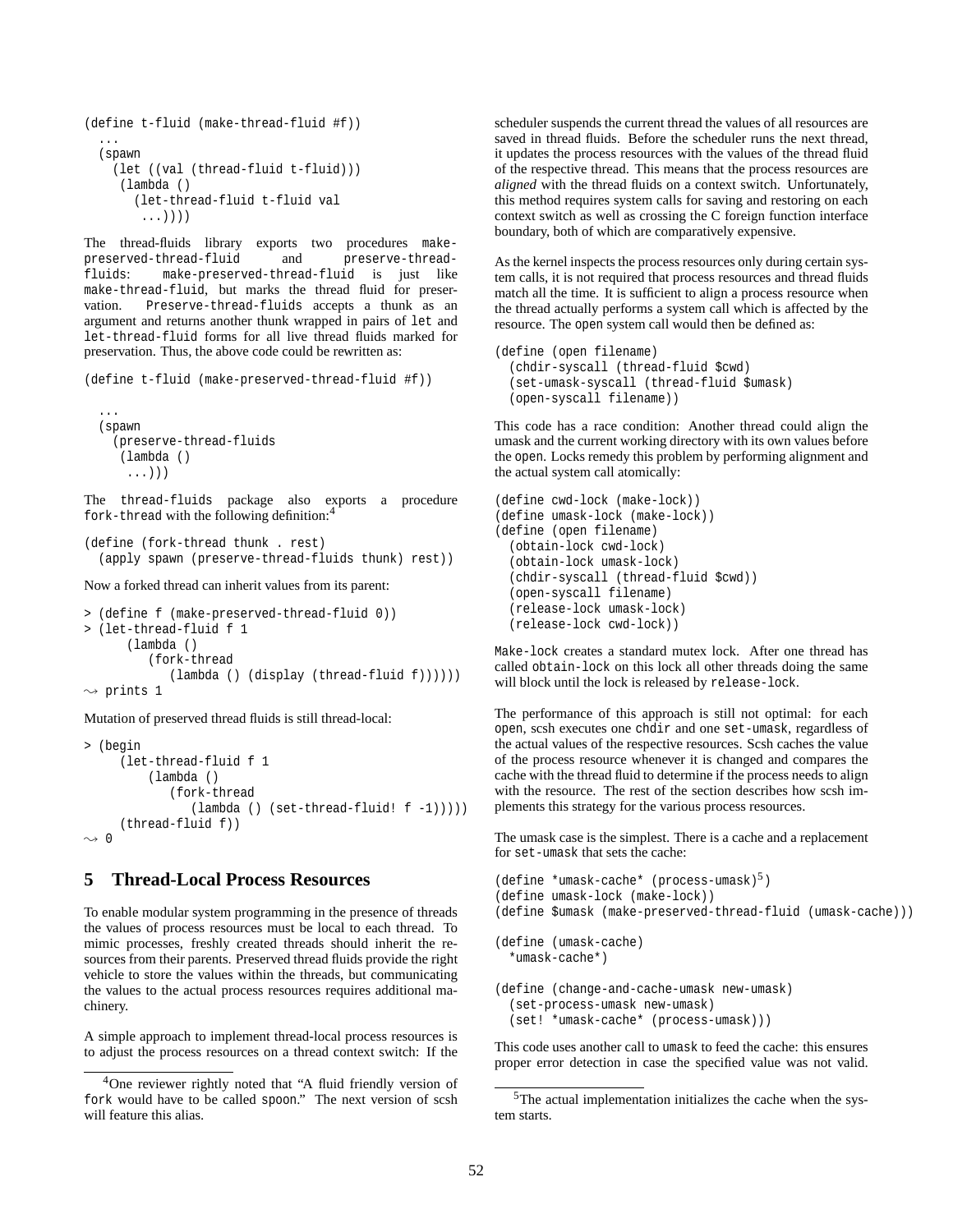Next, there is code to access and modify the thread fluid:

```
(define (umask) (thread-fluid $umask))
(define (thread-set-umask! new-umask)
  (set-thread-fluid! $umask new-umask))
(define (let-umask new-umask thunk)
 (let-thread-fluid $umask new-umask thunk))
```
To change the umask scsh provides the following procedure:

```
(define (set-umask new-umask)
 (with-lock umask-lock
   (lambda ()
      (change-and-cache-umask new-umask)
      (thread-set-umask! (umask-cache)))))
```
A lock is required to synchronize the access to the cache. The following procedure aligns the resource with the thread fluid:

```
(define (align-umask!)
 (let ((thread-umask (umask)))
    (if (not (= thread-umask (umask-cache)))
       (change-and-cache-umask thread-umask))))
```
The test of the conditional compares the value of the cache with the thread fluid; the code in the consequence adjusts the resource in case of a mismatch. The following procedure aligns the umask and then calls its argument which is typically the actual system call wrapped in a thunk:

```
(define (with-umask-aligned* thunk)
 (obtain-lock umask-lock)
 (align-umask!)
 (with-handler
  (lambda (cond more)
     (release-lock umask-lock)
     (more))
  (lambda ()
     (let ((ret (thunk)))
       (release-lock umask-lock)
      ret))))
```
The lock prevents another thread from aligning the umask with its own value before the system call completes. As always with locks, some care must be taken to ensure the code releases the lock under unusual circumstances. The thunk argument usually contains only the call to the C function which in turn performs the system call so throwing out and back into its execution state by saved continuations is not an issue. However, in case the system call fails the C code will immediately raise an exception which allows execution to resume at a different point. To release the lock in this case the code above installs an exception handler which releases the lock and passes the exception along to the next handler: The with-handler procedure installs its first argument as a exception handler for the second argument. The handler releases the lock and calls the surrounding handler passed as argument more afterwards.

For the current working directory, caching is more involved as the chdir syscall itself reads the current working directory in case the given path is not absolute. Scsh circumvents this case by making the path absolute:

```
(define (change-and-cache-cwd new-cwd)
 (if (not (file-name-absolute? new-cwd))
```

```
(process-chdir (assemble-path (cwd) new-cwd))
    (process-chdir new-cwd))
(set! *cwd-cache* (process-cwd)))
```
Again, the cache is fed by consulting the kernel, this time to find out if the kernel has resolved any symbolic links. Setting and aligning the current working directory is completely analogous to the umask case:

```
(define (chdir cwd)
  (with-lock cwd-lock
    (lambda ()
      (change-and-cache-cwd cwd)
      (thread-set-cwd! (cwd-cache)))))
(define (align-cwd!)
  (let ((thread-cwd (cwd)))
    (if (not (string=? thread-cwd (cwd-cache)))
```
The environment requires special treatment: First, there is a direct access to the resource itself. It is stored in the C variable environ of type char \*\*. Programs normally access this vector through the functions getenv, putenv and setenv provided by the C library. Moreover, the only system call the environment influences is exec\*. Therefore, scsh represents the environment by an association list in Scheme and turns it into an C array on exec\* only. In this case scsh maintains an association of the Scheme list and the C array to allow the latter to be reused and automatically deleted. The

(change-and-cache-cwd thread-cwd))))

```
(define (change-and-cache-env env)
  (environ**-set env)
  (set! *env-cache* env))
```
caching procedure sets environ\*\*:

Reading the resource is only required on startup of the system; There the C vector is read into a Scheme list.

The last remaining process resource is the user identification.<sup>6</sup> In Unix, user identification comes in three flavors:

- 1. The *real user ID* encodes the identity of the owner of the process. The kernel copies the value from the parent when creating the process.
- 2. The *effective user ID* determines which files the process may access.
- 3. The *saved set-user ID* is set by exec\* on start of the process and provides an alternative value for the effective user ID.

For changing these values, POSIX specifies the system call setuid. Unfortunately, its semantics depends on the value of the effective user ID: If the effective user ID is the ID of the super user, setuid changes *all* three values to the *same* but arbitrary ID. However, afterwards the effective user ID is no longer the ID of the super user and setuid cannot change the IDs any more. Automatic maintenance as described for the other resources is therefore not possible in general.

For unprivileged users things look slightly different: here Setuid sets *only* the effective user ID to either the real user ID or the saved set-user ID. The other IDs remain untouched. As the real user ID and the saved set-user ID may be different, both can act as a source for the effective user ID in turn. This behavior is desirable for applications which are started with a special saved set-user ID but want to exploit it only for certain tasks such as maintaining lock files.

<sup>&</sup>lt;sup>6</sup>The following description translates literally to group identification. The presentation therefore does not consider group IDs further.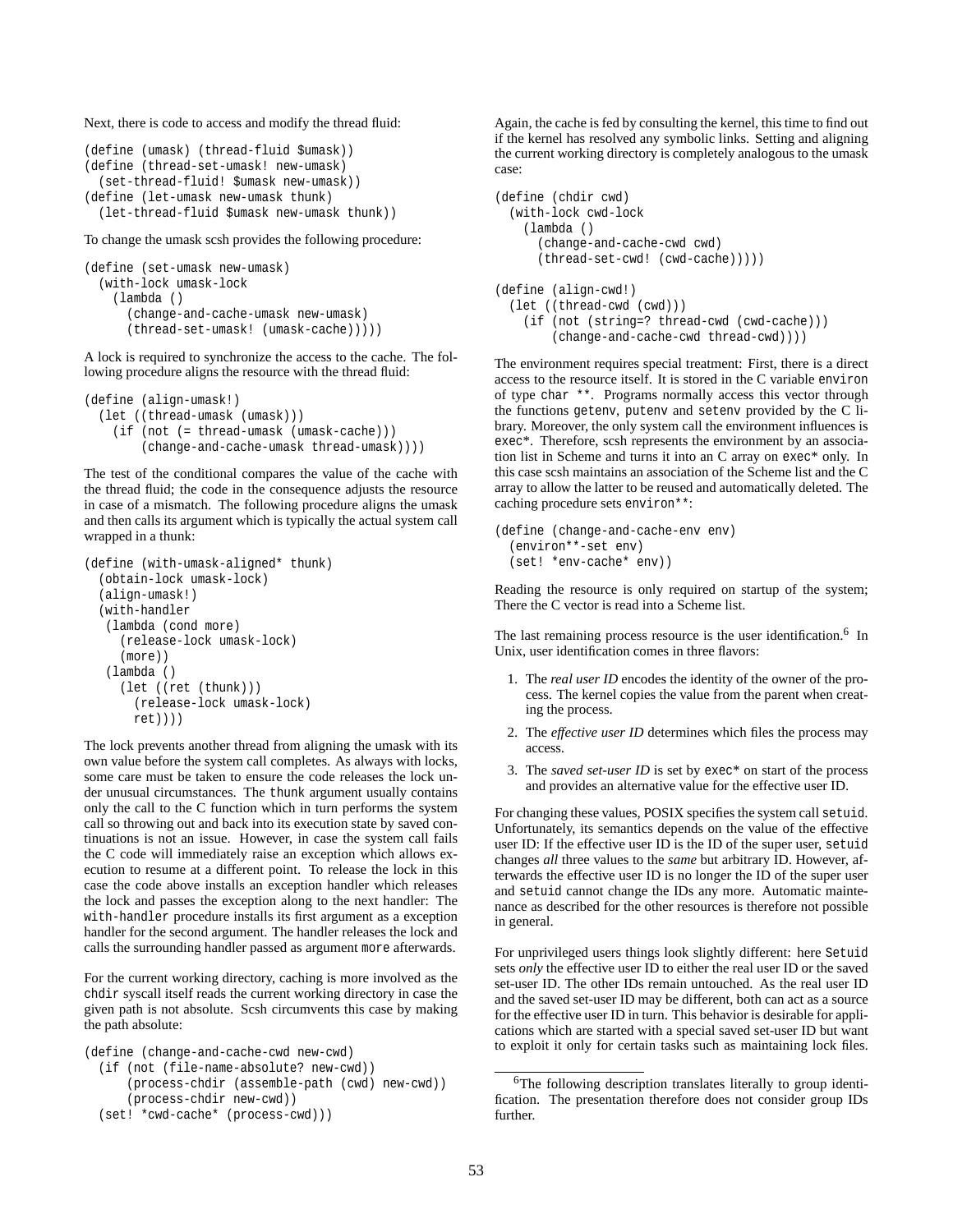A multi-threaded application possibly wants to equip each thread with one of the two IDs. To support this, scsh provides thread-local effective user IDs.

The implementation of effective user IDs per thread is analogous to the umask case. A thread can read the effective user ID with user-effective-uid and set it with set-user-effective-uid. Scsh guards system calls operation on files with the with-euid-aligned macro. Depending on the platform, scsh uses one of the non-standard system calls setreuid or seteuid which change only the effective user ID to prevent the super user from unintentionally changing all three IDs.

Now the machinery is in place to properly define Scheme bindings for resource-accessing system calls:

```
(define (open-fdes path flags . maybe-mode)
 (with-cwd-aligned
  (with-umask-aligned
    (with-euid-aligned
      (with-egid-aligned
         (%open path
                flags
                (:optional maybe-mode #o666)))))))
```
The %open procedure is bound to the open system-call. It opens the file specified by path with umask, current working directory, effective user id and effective group id aligned. The optional macro returns the default mode #o666 if the caller supplied no third argument to open-fdes.

### **6 Fork vs. Threads**

The counterpart to spawn/fork-thread in the realm of Unix processes is called fork: it creates and starts a child process that is a copy of the parent process, distinguished from the parent by the return value of fork. Moreover, the childhas its own process ID, parent process ID and resource utilizations. The child process also gets copies of the parents file descriptors which, however, reference the same underlying objects.

In a user-level thread system, all threads are contained in the process. Consequently, the child process also runs duplicates of the threads of the parent process. Depending on the concrete thread system, this is desirable for the the system threads, such as those doing I/O cleanup, run finalizers, etc. However, this is usually wrong for the threads explicitly created by a running program. The most common use of fork in scsh programs is from the & and run forms that run external programs: in Unix, the only way to run another program is to replace the running process by it via  $exec*(3)$ . Hence, run and & first fork, and the newly created child then replaces itself by the new program. Unfortunately, the delay between fork and exec\* create a race condition: other threads of the running program can get scheduled *in the child*.

This race can have disastrous consequences: the Scheme Underground web server [17] starts a separate thread for each connection. Some connection requests require starting an external program such as a CGI script [3]. Now, consider a web server simultaneously serving two connections as shown in Figure 1. Thread #1 is busy serving a connection on the shown socket. Thread #2 forks in order to exec a CGI program. This creates an exact replica of the parent process, including the scheduler and all of its children threads which share access to the file descriptors of the parent process. It is now possible that the child scheduler schedules thread #1, thereby



**Figure 1. Interference between parent and child in a multithreaded Internet server**

interfering with the parent thread #1. This at least leads to mangling of the output.

This problem is well known in the realm of OS-level thread systems. Specifically, IEEE 1003.1-2001 [13] specifies that the child only runs the currently executing thread:

A process shall be created with a single thread. If a multi-threaded process calls fork(), the new process shall contain a replica of the calling thread and its entire address space, possibly including the states of mutexes and other resources. [. . . ]

<sub>th</sub> orking the current timead is a more useful initiation for what fork should do. However, this notion as such is rife with ambi-Forking the current thread" is a more useful intuition for what guity. (For example, what happens if the current thread is holding on to a mutex another thread is blocked on, and then, in the child, releases that mutex?) Moreover, fork has been notoriously difficult to implement correctly in Unix systems (see also Section 8).<sup>7</sup>

Fortunately, the implementation issues in the context of a nestableengines-based thread system are entirely different ones from more traditional settings: Scsh solves the problem by providing a special scheduler which accepts an additional kind of event from its children threads called narrow. Narrow accepts a thunk as an argument, and causes the scheduler to spawn a new scheduler and suspend itself until the new scheduler terminates. The new scheduler starts off with a newly created single thread that runs the thunk.

The scsh scheduler sits beneath the root scheduler. Thus, the root scheduler can still perform the necessary housekeeping. Figure 2 shows the setup: The narrow call from thread #2 suspends to the scheduler, passing a thunk to run inside the narrowed thread under the new scheduler. The fork now happens in the narrowed thread, which also runs the thunk passed to fork. In the parent process, the narrowed thread terminates again which also returns operation to the original scheduler.

Thus, a simplified version of fork in scsh (the actual production code needs to perform more complex argument handling and avoid a subtle race condition) looks like this:

<sup>&</sup>lt;sup>7</sup>In systems where threads are implemented as processes, the correct implementation of fork is trivial. However, then the implementation of exec\*(2) becomes a problem because the new program must replace *all* threads of the old one. On the other hand, the implementation of exec is trivially correct in scsh.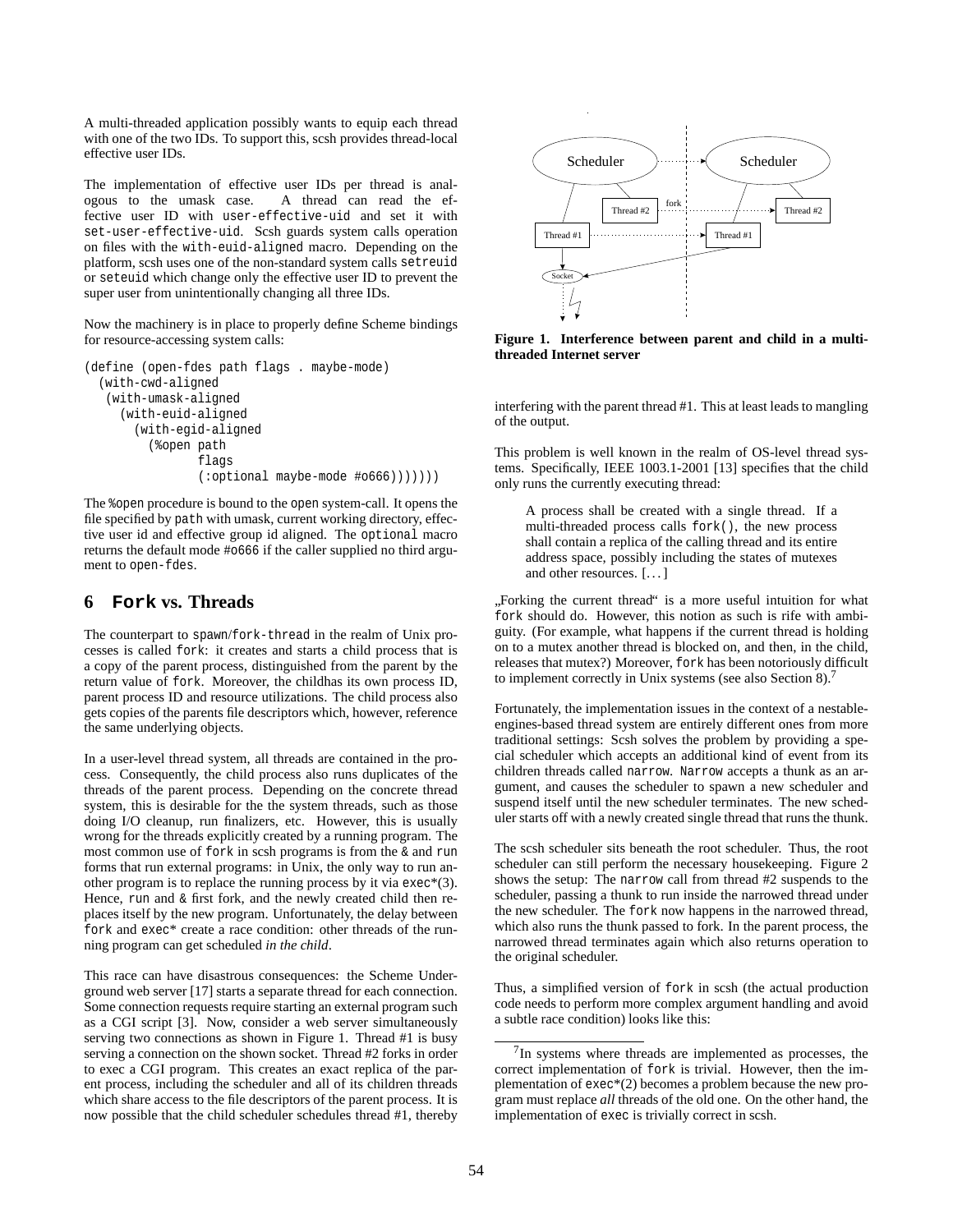

**Figure 2. The narrow operation**

```
(define (fork thunk)
 (let ((proc #f))
    (narrow
     (preserve-ports
      (preserve-thread-fluids
       (lambda ()
         (let ((pid (%%fork)))
           (if (zero? pid)
               (call-terminally thunk) ; Child
               (set! proc (new-child-proc pid))))))))
 proc))
```
%%fork is the pure POSIX *fork* system call. It returns 0 in the child, and a non-zero process ID in the parent. Call-terminally runs the thunk in an empty continuation to save space and guarantee that the child terminates once thunk returns.

Note that, just as with thread-fork, fork needs to preserve the thread fluids via preserve-thread-fluids. Moreover, preserve-ports preserves the regular fluids holding the current-{input,output,error} ports.

This implementation of fork avoids the various semantic pitfalls: All threads are still present after a narrow; they are merely children of a suspended scheduler. Therefore, if, for example, the current thread releases mutex locks other threads are blocked on, these threads are queued with their respective schedulers and can continue after the narrow completes. There are no restrictions on what the narrowed thread can do.

The implementation of fork actually shipped with scsh also allows duplicating all threads in the child. Consequently, through the use of nested schedulers narrow and spawn, the programmer has finegrained control over the set of running threads.

Of course, the user-level program might create its own schedulers beneath the scsh scheduler. This, in general, requires that the new scheduler passes narrow events upwards in the scheduler tree to the scsh scheduler, which is trivial in the Scheme 48 thread system. On the other hand, it is possible that an application needs to handle narrow in a different way. The key observations of this work are that narrow is the appropriate mechanism for the feasible common cases, and that nestable schedulers provide a suitable implementation mechanism for providing a fork with well-defined behavior.

## **7 User-level threads and the C libraries**

In addition to an interface to the Unix system calls, scsh also provides bindings for standard libraries. Two library facilities cause problems: DNS queries via gethostbyname/gethostbyaddr eventually block the process. The Syslog connections are an additional process resource. This section explains how scsh tackles these issues.

## **7.1 DNS queries**

A user-level thread implementation must never call functions which might block the process and thereby stops all threads. All POSIX system calls can operate in non-blocking mode. Unfortunately, the same is not true for the standard C library: gethostbyaddr and gethostbyname turn host names into IP addresses and vice versa. These functions are indispensable for writing almost any kind of Internet server. They block until they receive an answer or timeout. Thus, the process calling gethostby. . . blocks for up to several minutes<sup>8</sup>. To prevent scsh from blocking, we have written a library for DNS queries directly in Scheme; it is part of the upcoming version of the Scheme Underground networking package<sup>[17]</sup>.

## **7.2 Syslog**

Another problem is the standard C library's interface to the system message logger: The openlog function opens a connection to the syslogd daemon. The syslog function sends the actual messages to the daemon. The syslog daemon processes the messages according to the parameters of syslog and the ones specified by the last openlog call. Calls to openlog may not nest.

Therefore, scsh treats the connection to the logger analogously to the process resources mentioned in Section 3: The interface to openlog virtualizes connections to the loggers as *syslog channels*. The syslog channel records all parameters given to openlog. Scsh stores the channel in a thread fluid and maintains a cache for the current channel. When another thread calls syslog and the cache differs from the thread's connection, scsh closes the connection to the syslog daemon using closelog and reconnects with the parameters obtained from the thread fluid. Thus, every thread has its own virtual connection to the syslog daemon.

## **7.3 FFI Coding Guidelines**

Generally, threads complicate FFI issues because the language substrates on both sides of the FFI barrier are currently likely to be using different thread systems. The work on scsh indicates that coding guidelines should impose certain restrictions on foreign code called via the FFI:

- Foreign functions should not block indefinitely.
- Implicit state such as the process resources should be multiplexed via thread-local process resources.
- Non-reentrant foreign function APIs such as syslog should be virtualized to reentrant interfaces.

<sup>8</sup>Internet applications such as Netscape [12] and the Squid web cache [16] work around this problem by launching a second process to perform DNS queries. This allows the normal process to continue asynchronously or block on a pipe to the helper process using select.